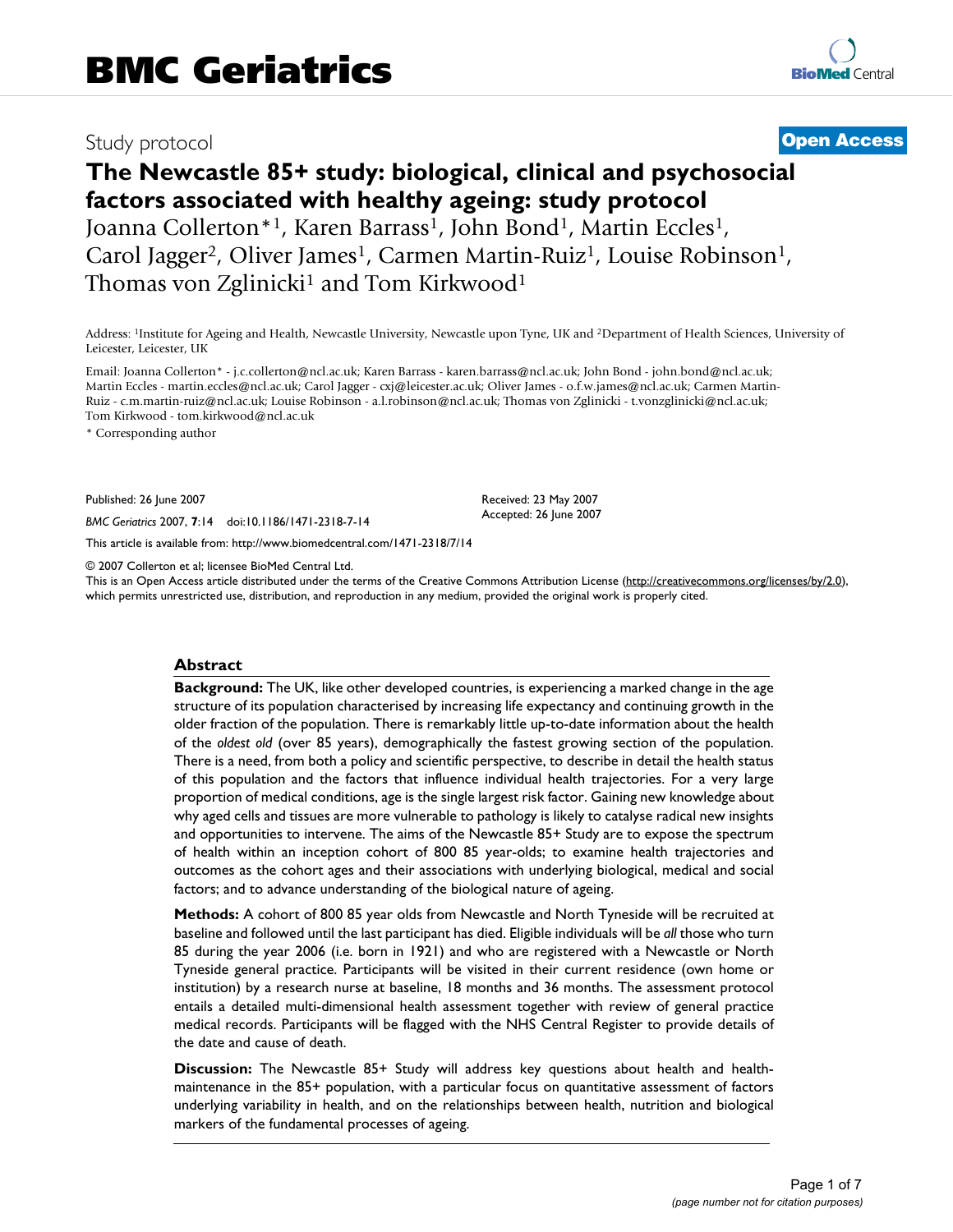#### **Background**

The UK, like other developed countries, is experiencing a marked change in the age structure of its population, characterised by increasing life expectancy and continuing growth in the older fraction of the population [1-4]. Contrary to all major forecasts by national and international agencies over the last few decades, life expectancy has not reached a plateau but has continued to increase by about two years per decade [5-7]. In addition to the obvious reasons for the priority assigned to improving the health and care of older people within the UK through activities such as the NHS Strategic Review of Ageing and Age-Associated Disease and Disability [8] and the National Service Framework for Older People [9], there is great scientific interest in studying in detail what is happening to the health of the *oldest old* (over 85 years) and the factors that influence individual health trajectories. These insights are important, not only to inform us about the health status of what is demographically the fastest growing section of the population (about whom there is remarkably little up-to-date information), but also for what they will tell us about the ageing process itself and the factors that affect it. For a very large proportion of medical conditions, age is the single largest risk factor. Gaining new knowledge about why aged cells and tissues are more vulnerable to pathology is likely to catalyse radical new insights and opportunities to intervene. The rapidly declining mortality rates of the very old point to much greater intrinsic malleability in the mechanisms of ageing than has hitherto been appreciated. This fits well with new biological understanding of ageing, which has been led to a significant extent by our own previous research [10-15]; ageing is not programmed but results from a gradual, lifelong accumulation of subtle damage in the cells and tissues of the body over time. This is modulated by genetic factors, chiefly those involved in maintenance and repair (e.g. DNA repair, antioxidant defences). However, the process appears to be susceptible to a wide range of non-genetic factors, particularly nutrition and lifestyle, which in turn may be affected by socioeconomic status. Genes account for about 25% of the variability of human longevity [16], and the remaining 75% is believed to be due to factors such as nutrition, lifestyle, and socioeconomic variables, but as yet these have not been determined with any precision. This biological understanding is important for the emphasis it places on the life-course nature of the ageing process and its amenability to positive interventions. A striking feature of biological ageing is its marked variability between individuals [17-22]. This is particularly evident among the oldest old where some individuals preserve strikingly high levels of health and functional ability. Understanding the sources of variability in the oldest-old phenotype will be essential to identify factors contributing to malleability of the ageing process.

Very few measures of health status have been applied systematically within the 85+ age group in the UK [23-25] and no study has yet attempted a comprehensive assessment of biological, medical and social characteristics. The MRC Trial of Assessment and Management of Older People in the Community compared different methods of screening and management of older people, excluding those in long stay hospitals and care homes [26-30]. This mainly cross-sectional trial provided valuable baseline health information on 33,000 75+ year olds, including 5000 in the 85+ age group, with some follow-up for mortality and hospital/institutional admissions. Tinker et al [31], in an analysis of national survey data from the 1990s, compared the housing, general health and care use of people in the 85+ age group to those aged 65–84. The importance of socioeconomic factors for health of those still in employment was shown by the Whitehall Study [32]. The English Longitudinal Study on Ageing [33] is focusing on interactions between health and socioeconomic status in 11,000 individuals across a broader age range from 50 to 80+; however the information on the oldest old is relatively scarce with only 250 participants aged 85 and over at baseline and potential bias due to the sampling method used. Other previous studies relevant to understanding health among the very old are the MRC Cognitive Function and Ageing Study (CFAS) [34,35] and the Leiden 85+ Study [36,37]. CFAS is a population-based study, in six centres in England and Wales (including Newcastle), of people aged 65 or over living in the community, including long-term care institutions. It is a longitudinal study of 13,004 participants sampled in 1990, with the most recent follow up completed in 2003. At baseline, 1508 participants were aged 85 and over. The core aim of CFAS has been to estimate the prevalence and incidence of cognitive impairment and dementia. The most direct investigation of the overall health status of the very old is the Leiden 85+ Study which recruited 599 individuals aged 85 in 1997 (response rate 87%) and followed them, with annual visits, for five years. The Leiden study included measures on a range of health variables, with a particular focus on inflammation and vascular factors.

The Newcastle 85+ Study design has been developed and fully tested during a cross-sectional study of 85 year olds from four Newcastle general practices which was conducted in 2003–2004. Eighty-nine individuals were recruited to the full study (66% of those eligible) with an additional 27 (20% of those eligible) agreeing to review of general practice medical records only. The results and experience of this study helped shape the detailed plans for the main project. Extensive consultation has taken place with local consumer groups together with other stakeholders such as the local primary care trusts, general practitioners, community nursing staff, social services and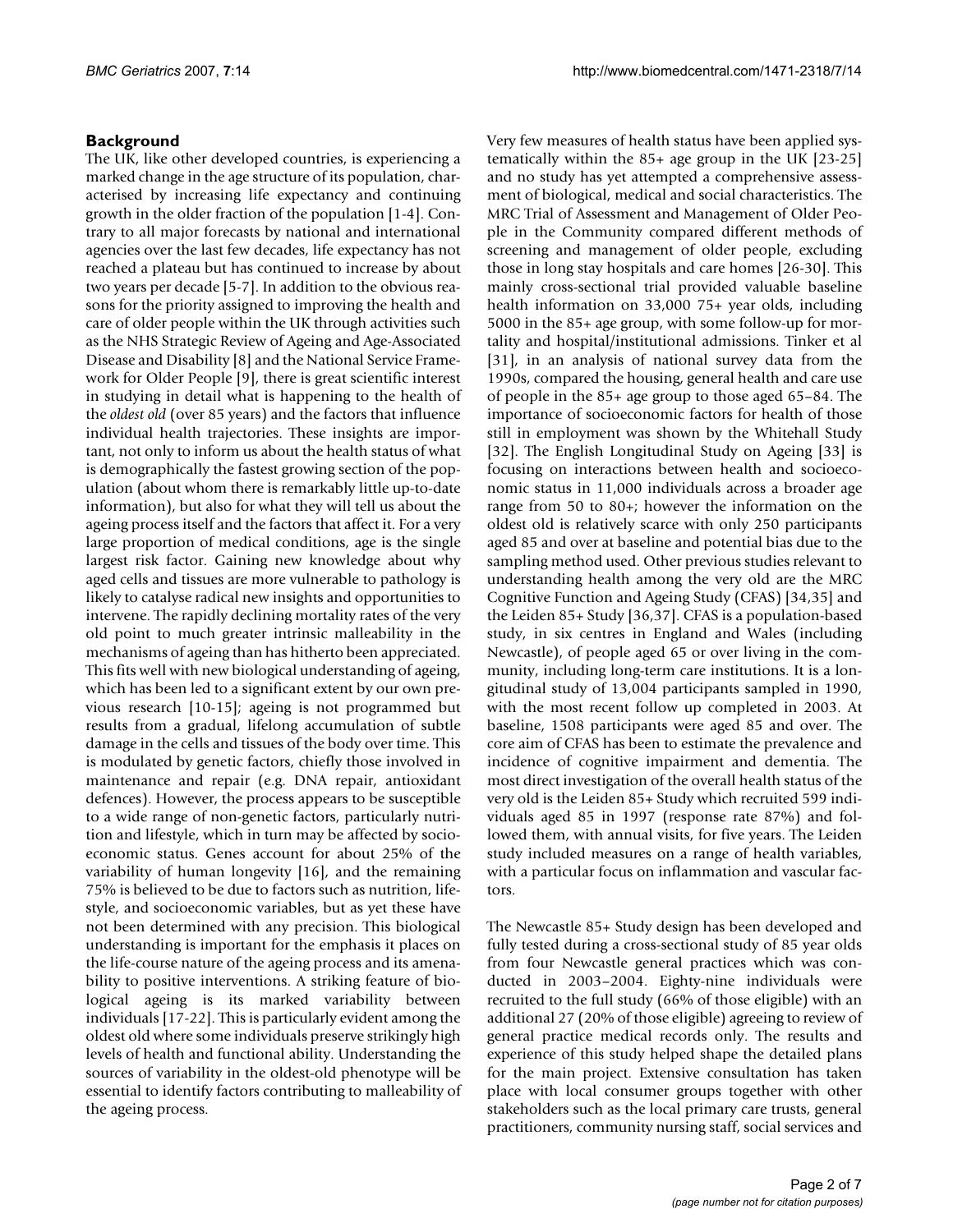care home managers. Close links have also been established with local media which will be used to publicise the study.

The Newcastle 85+ Study is designed using experience from the pilot study, from the Leiden group, with whom we have close collaboration, and with expertise gained within MRC CFAS. The Newcastle study will address key questions about health and health-maintenance in the 85+ population, with a particular focus on quantitative assessment of factors underlying variability in health and on the relationships between health, nutrition and biological markers of fundamental processes of ageing. It will include a range of important questions not included in the Leiden study, particularly with respect to detailed analyses of nutrition and biological markers of ageing.

#### *Aims*

The aims of the Newcastle 85+ Study are to:

i). Expose the spectrum of health within an inception cohort of 800 85 year-olds, selected without regard to health status as far as is possible, establishing the distributions (especially the variability) of a broad range of health measures within the group.

ii). Examine, in unprecedented detail, health trajectories and outcomes as the cohort ages and their associations with underlying biological, medical and social factors. This longitudinal element will focus on factors contributing to maintenance of health in this age group and assess the predictive value of biological and other markers of health as measured at baseline.

iii). Advance understanding of the biological nature of ageing.

#### **Methods**

A cohort of 800 85 year olds from Newcastle and North Tyneside will be recruited at baseline and followed until the last participant has died. The UK Medical Research Council, together with the Biotechnology and Biological Sciences Research Council, has provided funding for the first 5 years of the project. Ethical approval has been obtained from Newcastle & North Tyneside Local Research Ethics Committee. The first 5 years are divided into 4 stages as illustrated in Figure 1. The stages have been designed to maximise the length of follow-up whilst allowing key results to be obtained during the funded period.



#### Figure 1

Gant chart of the Newcastle 85+ Study timelines.

### *Stage 0: Staff training and piloting of assessment instruments (1 month)*

#### *Stage 1: Baseline recruitment and assessment (18 months duration)*

#### *Recruitment*

The cohort will be recruited from general practices in Newcastle and North Tyneside Primary Care Trusts. Eligible individuals will be *all* those who turn 85 during the year 2006 (i.e. born in 1921) and who are registered with any Newcastle or North Tyneside Primary Care Trust general practice. All individuals who meet these inclusion criteria will be invited to participate, whether living at home or in an institution, and regardless of their state of health (except for exclusion by their general practitioner (GP) due to end stage terminal illness). Potential participants will be identified through the primary care trusts' GP patient lists and we will liaise with GPs to cross-check these lists (to exclude recent deaths and the terminally ill) and to request a 'letter of support'.

The study team will send each potential participant a letter of invitation together with an information pack, photographs of those research staff involved in home visits and a 'letter of support' from their GP. The letter of invitation will be followed after one week by a telephone call or home visit from a research nurse to discuss the study in more detail. Previous experience in similar studies involving very old people has shown that direct telephone contact or visiting are the only reliable ways of finding out whether individuals are interested in participating in research. As many very old people are frail, they may find posting reply slips or making the first telephone call themselves too much of a burden. No pressure is put on the person to participate; this procedure has been adopted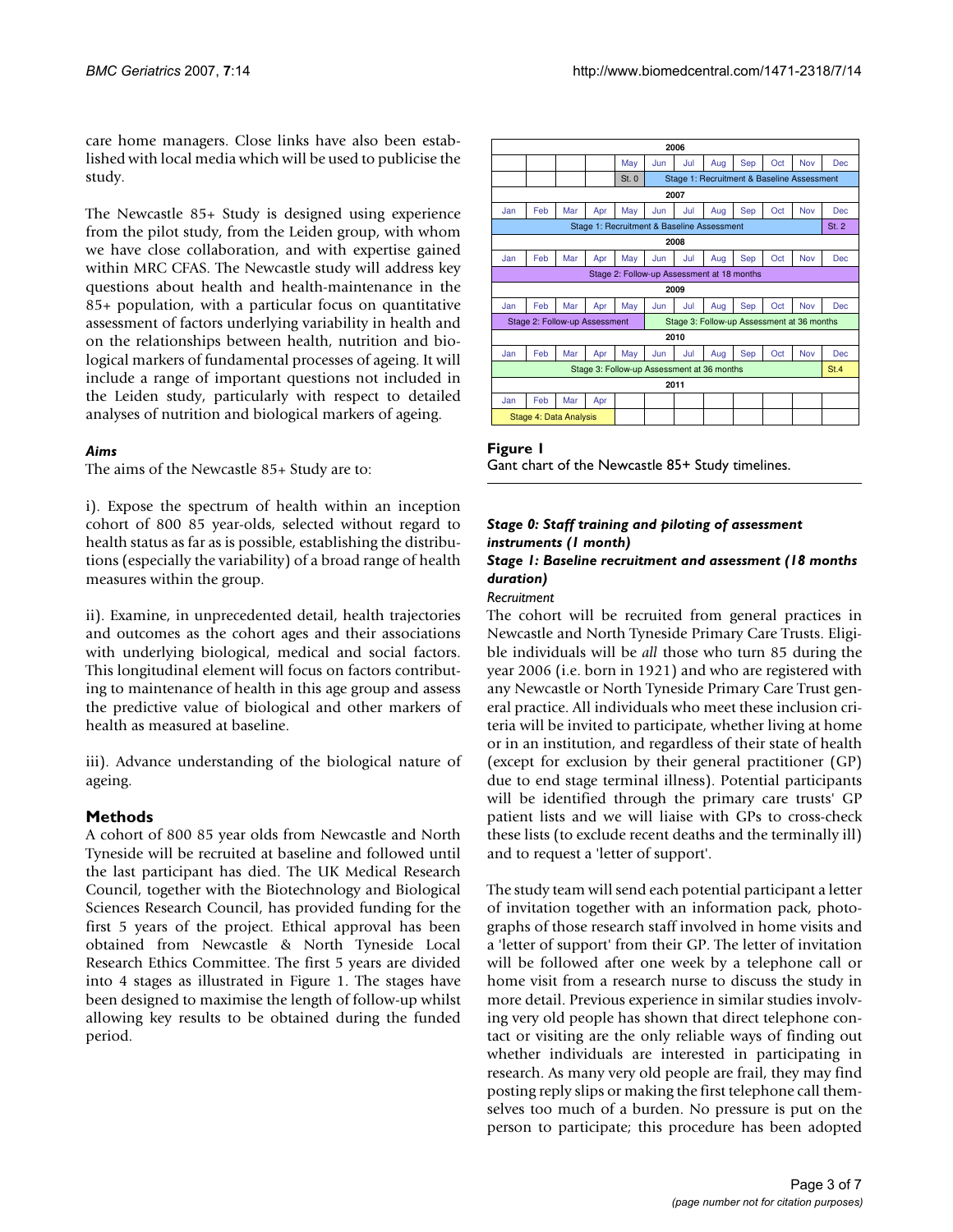purely as a way of ensuring the older person receives all the relevant information to enable them to make an informed decision about participation. Once an individual has shown an interest in participating, an appointment is made to visit them in their own home. The purpose of this visit is to ensure that they have received and understand the study information and the implications of their involvement. If they wish to participate, written informed consent is then obtained.

As around 15% [34] of the proposed sample may have significant cognitive impairment, due consideration has been given to the ethical issues this raises. It is important not to exclude such people from scientific research as, so doing, could prevent this group from benefiting from advances in medical understanding. However there is a need to carefully consider the consent process. The Mental Capacity Act 2005 provides a statutory framework 'to empower and protect vulnerable people who may not be able to make their own decisions' [38]. At the forefront of this framework is the principle that capacity of an individual to consent must be assumed unless it is proved otherwise. During the first visit to a potential participant, the research nurse will establish their level of capacity utilising a consent checklist and consent pathway, based upon information from the individual, family and significant others. Each participant will be asked to give consent appropriate to their level of understanding ranging from written full informed consent to verbal or non-verbal communication, of which account will be taken in determining willingness to participate. In those individuals found to be without capacity to give full informed consent, proxy assent/consultee approval will also be sought from a close relative or, in those potential participants without relatives, from an immediate carer. They will be asked to use their knowledge of the participant, in the past and the present, and will be required to state that, in their opinion, the participant would have had no objection to entering the study when cognitively intact, and would not be caused undue distress by participation. The consent protocol incorporates the notion that consent is a process and as such requires ongoing confirmation prior to and within each contact. If a participant is found to have lost capacity during the course of the study, consent is not deemed as being enduring and a process of gaining proxy assent/consultee approval is initiated, whilst suspending all contacts.

#### *Assessment*

Participants will be visited in their current residence (own home or institution) by a research nurse. If a potential participant is temporarily in hospital at the time of recruitment (1% of those eligible to participate in the pilot study), assessment will be deferred until discharge. Home based assessment is vital for high recruitment levels in this age group; in our pilot study over half of the sample would have been unwilling to attend hospital for assessment.

The baseline assessment protocol entails a detailed multidimensional health assessment by means of:

a). Questionnaires: socio-economic status; family data; physical health (global health status, longstanding illness, angina, shortness of breath, falls, generalised pain, joint pain, fractures, incontinence, vision and hearing); psychological health (depression); disability; diet; oral health; lifestyle (smoking, alcohol and exercise); social support and participation; use of health and social care.

b). Measurements and function tests: weight, bio-impedance (body composition-fat and water), demi-span, waist and hip circumference, tooth count, blood pressure, hand-grip strength, walking test (timed 'up and go' test), cognitive function (mini-mental state examination and computerised assessment of memory and attention (CDR battery)), electrocardiogram, spirometry and oximetry.

c). Blood tests: blood samples, taken after an overnight fast where possible, will be analysed for:

1. *Routine haematology and biochemistry*: full blood count; creatinine and electrolytes; liver panel; bone panel; glucose; glycosylated haemoglobin.

2. *Lipid profile*: cholesterol, triglycerides, high and low density lipoproteins, apolipoproteins (A1 and B).

3. *Thyroid function*: free T4, free T3, reverse T3, TSH and TPO antibodies.

4. *Inflammatory markers*: High sensitivity CRP, rheumatoid factor, cytokines (TNF-alpha and Interleukin 6).

5. *Cortisol*

6. *Nutritional markers*: Vitamins B2, B6, B12, C and D, ferritin, red cell folate and homocysteine.

7. *Biomarkers*: DNA repair capacity, telomere length, F2 isoprostane (marker of oxidative stress).

8. *Markers of immunosenescence*: T cell oligoclonality and lymphocyte subpopulation distributions (senescent Tcells, memory T-cells and NKcells).

In addition, DNA, RNA and plasma will be stored for future analyses (including genetic, proteomic, metabolomic and allostatic load markers concerned with ageing [39]).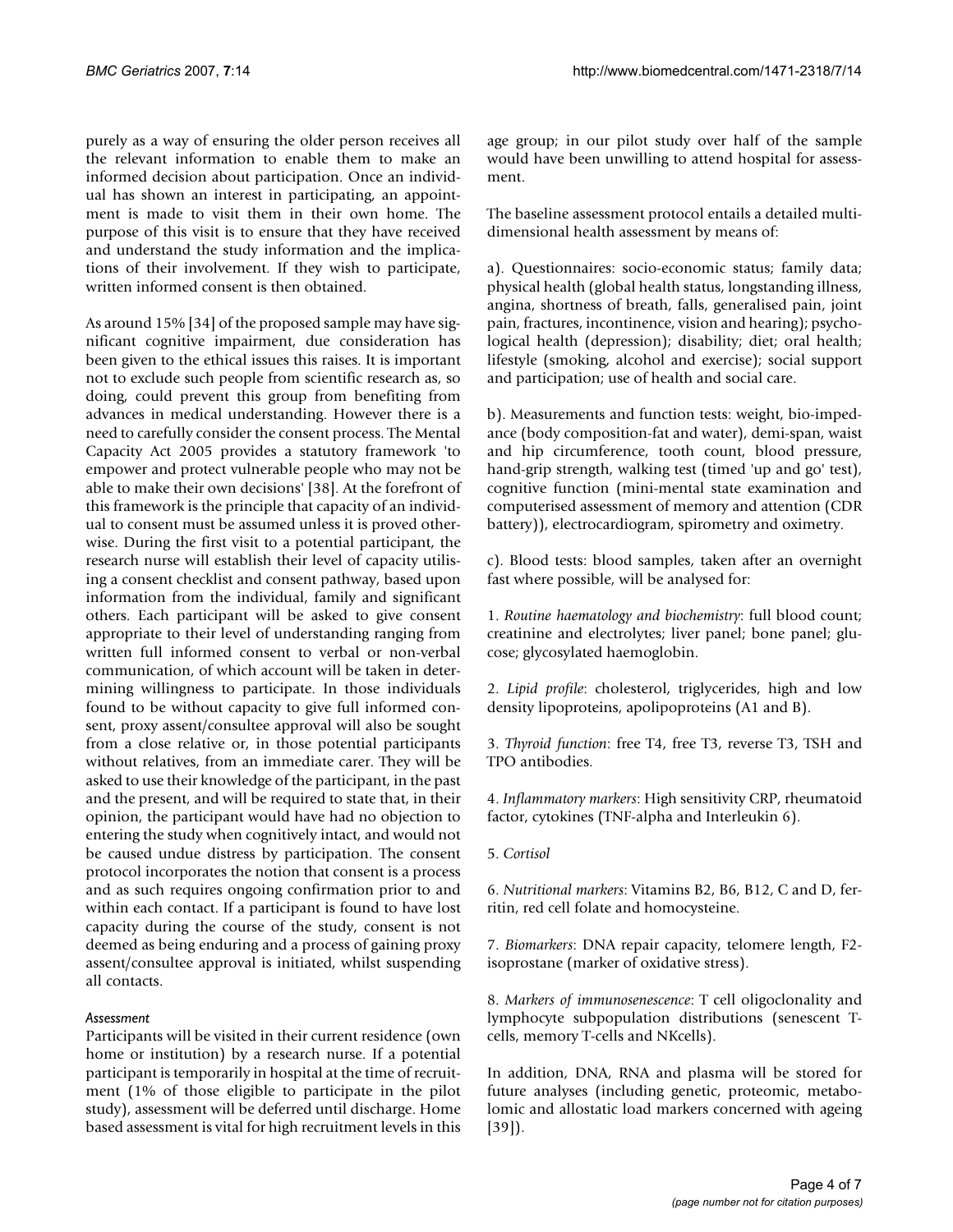Information will be gathered during three nurse visits each lasting about one hour and 30 minutes and one additional nurse visit to collect the fasting blood samples; visits to individual participants will take place over one month. Data will be entered directly onto a tablet style laptop computer. For those participants who are particularly frail, there will be the option to spread the assessments over more visits, to have a shorter assessment in total and for much of the interview to be conducted with an 'informant' i.e. a relative/carer who knows the participant well. With participants' consent, their GP will be informed about their participation and of any abnormal assessment findings of immediate clinical relevance. In addition participants' GP records will be reviewed for information on medication, key diagnoses and use of GP services. For those individuals who decline to participate in the full assessment, there will be the option to consent to review of records only.

The full protocol was tested during the pilot study and shown to be fully practical and practicable. The schedule was shown to be acceptable to participants; 96% rated their involvement in the study as positive or very positive and 93% of those recruited completed all the nurse visits. Safety issues have been addressed; research nurses will have enhanced Criminal Records Bureau clearance and carry photo-identification on visits, participants will be sent photographs of the research team with their invitation letter and local police will be informed about the study. For staff safety, the location of staff involved in community visits will be monitored using an automated telephone call-back system.

It will not be possible to check inter-rater reliability for home assessment data collection due to the participant interview burden this would entail. However reliability of the data extraction from GP records will be examined in a core set of variables which cover the range of difficulty and modes of extraction from GP records. From the pilot data, where 3 individuals extracted data independently from the same GP records, we found the intraclass correlation coefficient (ICC) to vary from 0.55 for number of heart attacks to 0.99 for number of consultations. We estimate therefore that 9 nurses extracting information from the same set of 32 notes will have 80% power with a type I error rate of 5% to show at least moderate agreement (ICC>0.4) for the majority of variables extracted.

#### *Stages 2 and 3: Follow-up assessments at 18 months and 36 months (each of 18 months duration)*

It is anticipated that 9–13% of the cohort will die per year with additional cohort loss due to drop out of 5–10% per year (Gussekloo, J. 2004, personal communication); increasing age is a key predictor of attrition (and nonresponse) in population studies of older people [40]. Participants will be flagged with the NHS Central Register to provide details of the date and cause of death. Survivors will be revisited in Stage 2 (18 months from baseline) and Stage 3 (36 months from baseline). The exact detail of the assessments to be conducted at follow-up has yet to be decided. It is envisaged that there will be a core assessment comprising:

a). Questionnaires: changes in living arrangements, physical health, psychological health, disability, lifestyle, social support and participation and use of health and social care.

b). Measurements and function tests: weight, blood pressure, hand-grip strength, walking test and cognitive function.

c). Blood samples: routine haematology and biochemistry; lipid profile; inflammatory markers; biomarkers of ageing (telomere length, oxidative stress, immunosensecence) and storage of samples for future analyses (RNA, proteomics, metabolomics and allostatic load markers).

A repeat review of GP records will be conducted in Stage 3 to obtain information on key medical events occurring during the follow-up period. In addition, additional funding will be sought to allow further key domains of health to be addressed in more detail including nutrition, oral health, cardiac disease and musculoskeletal disease.

#### *Sample size considerations*

Since there are a large number of specific factors to be analysed, formal sample size calculations for the study as a whole were not feasible.

The number was decided upon from the following considerations:

(i) A previous study of similar design (Leiden 85+ Study) had 599 participants, which proved sufficient for a range of important, statistically significant conclusions to be drawn. We have increased this by one third.

(ii) Based on the pilot study, this is the number we can expect to recruit from those turning 85 within a single year inside a study area of manageable extent, taking account of the need to return blood samples within a defined short window of time for some of the laboratory analyses.

(iii) Statistical calculations indicated that, based on data from the pilot study, this sample size will deliver appropriately precise estimates of the main effects within major sub-groups.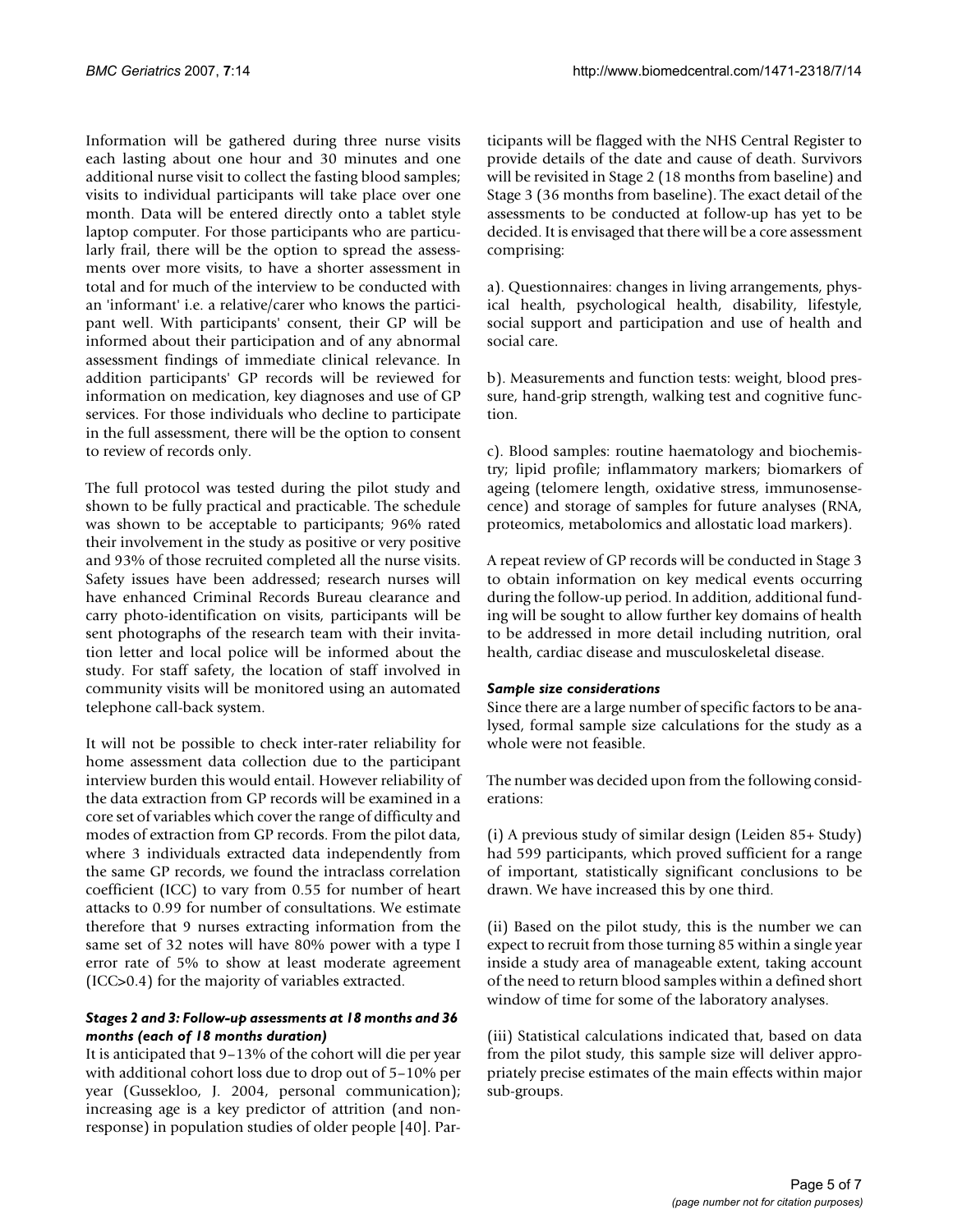#### *Stage 4: Data analysis*

Interim analyses will take place after the completion of each phase. In Stage 4, full analysis of the data will be conducted using multi-variate statistical methods and incorporating systems biology modelling approaches which make use of advanced mathematical and computational techniques.

#### **Discussion**

The Newcastle 85+ Study will address key questions about health and health-maintenance in the 85+ population, with a particular focus on quantitative assessment of factors underlying variability in health, and on the relationships between health, nutrition and biological markers of the fundamental processes of ageing. Given the age of the participants, we expect significant morbidity and mortality among the cohort (life expectancy at age 85 is 5 years for men and 6 years for women [41]) and we will be able to analyse how these various outcomes can be related to measures recorded at baseline and during follow-up. One of the main objectives of the study is to identify factors associated with the different health trajectories followed by individuals after age 85. There is pronounced variability in individual ageing trajectories for reasons which are at present poorly understood. By conducting regular follow-ups we will be able to identify the variability in individual health trajectories within the cohort and to examine their associations with biological and other factors. The focus will be on factors involved in the *maintenance* of health among those who have already attained age 85, not on those affecting survival to 85. Although the latter is of great interest, extensive data already exist on factors influencing morbidity and mortality in middle and young-old age groups, whereas there are hardly any data on health maintenance among the oldest old. Given the rapid increase in this age group and their risk of high dependency, identification of factors that can maintain healthy, independent living are of primary interest in their own right, quite apart from what they can tell us about the ageing process.

To address the full complexity of genetic and non-genetic factors affecting healthy ageing across the full range of geographical and ethnic diversity within the UK would be prohibitively extensive and expensive. We have chosen a single age at recruitment and a single geographical region in order to capture as clear a picture as possible of the factors explaining variability *within* this cohort. If we can clearly identify factors associated with maintenance of health in 85-year old Newcastle/North Tyneside residents, not only will this help us to understand the interplay of such factors with underlying processes of ageing themselves, but it is highly likely that the actions of such factors will play out in similar ways in other populations. This can be verified and future studies streamlined using the Newcastle 85+ Study as a reference point. A particular benefit of the population in North East England is that it shows exceptional genetic and social stability, while also covering all socioeconomic groups.

We recognise that what we are proposing is different from the hypothesis-driven approach that has characterised most epidemiological and clinical trial work to date, yet we are firmly convinced that such an approach is not only timely but necessary to begin to answer some fundamentally important questions about the ageing process, which will have major long-term relevance for public health not only of the oldest old. In effect, what we propose is a systems-biology approach to human ageing. Many areas of the life sciences, including biomedicine, are moving towards recognition that such approaches, which are characterised by using data to develop predictive models that contribute new information and suggest hypotheses for further tests, are essential to understand complex phenomena.

#### **Competing interests**

As noted below, the pilot study was partly supported by a gift from Unilever Corporate Research.

#### **Authors' contributions**

All authors were substantially involved in the conception and design of this study. JC and TK drafted the manuscript with all other authors contributing to its critical review and approving the final draft.

#### **Acknowledgements**

The Newcastle 85+ Study is supported by a joint grant from the Medical Research Council and the Biotechnology and Biological Sciences Research Council. The pilot study was supported by grants from the Dunhill Medical Trust, Unilever Corporate Research, the British Heart Foundation, Newcastle University and Newcastle Primary Care Trust. We appreciate the support of the Newcastle and North Tyneside Primary Care Trusts and the local general practitioners and their staff. We warmly thank the research nurses for their effort. Thanks are especially due to the 85 year olds of Newcastle and North Tyneside for their participation in the study.

#### **References**

- 1. Vaupel JW, Carey JR, Christensen K, Johnson TE, Yashin AI, Holm NV, Iachine IA, Kannisto V, Khazaeli AA, Liedo P, Longo VD, Zeng Y, Manton KG, Curtsinger JW: **[Biodemographic trajectories of lon](http://www.ncbi.nlm.nih.gov/entrez/query.fcgi?cmd=Retrieve&db=PubMed&dopt=Abstract&list_uids=9599158)[gevity.](http://www.ncbi.nlm.nih.gov/entrez/query.fcgi?cmd=Retrieve&db=PubMed&dopt=Abstract&list_uids=9599158)** *Science* 1998, **280(5365):**855-860.
- 2. Wilmoth JR: **[Demography of longevity: past, present, and](http://www.ncbi.nlm.nih.gov/entrez/query.fcgi?cmd=Retrieve&db=PubMed&dopt=Abstract&list_uids=11113596) [future trends.](http://www.ncbi.nlm.nih.gov/entrez/query.fcgi?cmd=Retrieve&db=PubMed&dopt=Abstract&list_uids=11113596)** *Experimental Gerontology* 2000, **35:**1111-1129.
- 3. Thatcher AR: **The long-term pattern of adult mortality and the highest attained age.** *J Roy Statist Soc Series A* 1999, **162:**5-30.
- 4. **Office of Population Censuses and Surveys Monitor.** . 5. ONS: **Key demographics and health indicators.** *Health Statistics*
- *Quarterly* 2003, **17:**54. 6. Oeppen J Vaupel, J.W.: **[Broken limits to life expectancy.](http://www.ncbi.nlm.nih.gov/entrez/query.fcgi?cmd=Retrieve&db=PubMed&dopt=Abstract&list_uids=12004104)** *Science* 2002, **296:**1029-1031.
- 7. House of Lords Science and Technology Committee: **Ageing: Scientific Aspects.** London , The Stationery Office; 2005:10-23.
- 8. **Topic Working Group Report to the NHS R&D Strategic Review. Age and Age associated disease and disability.** London, NHS Executive; 1999.